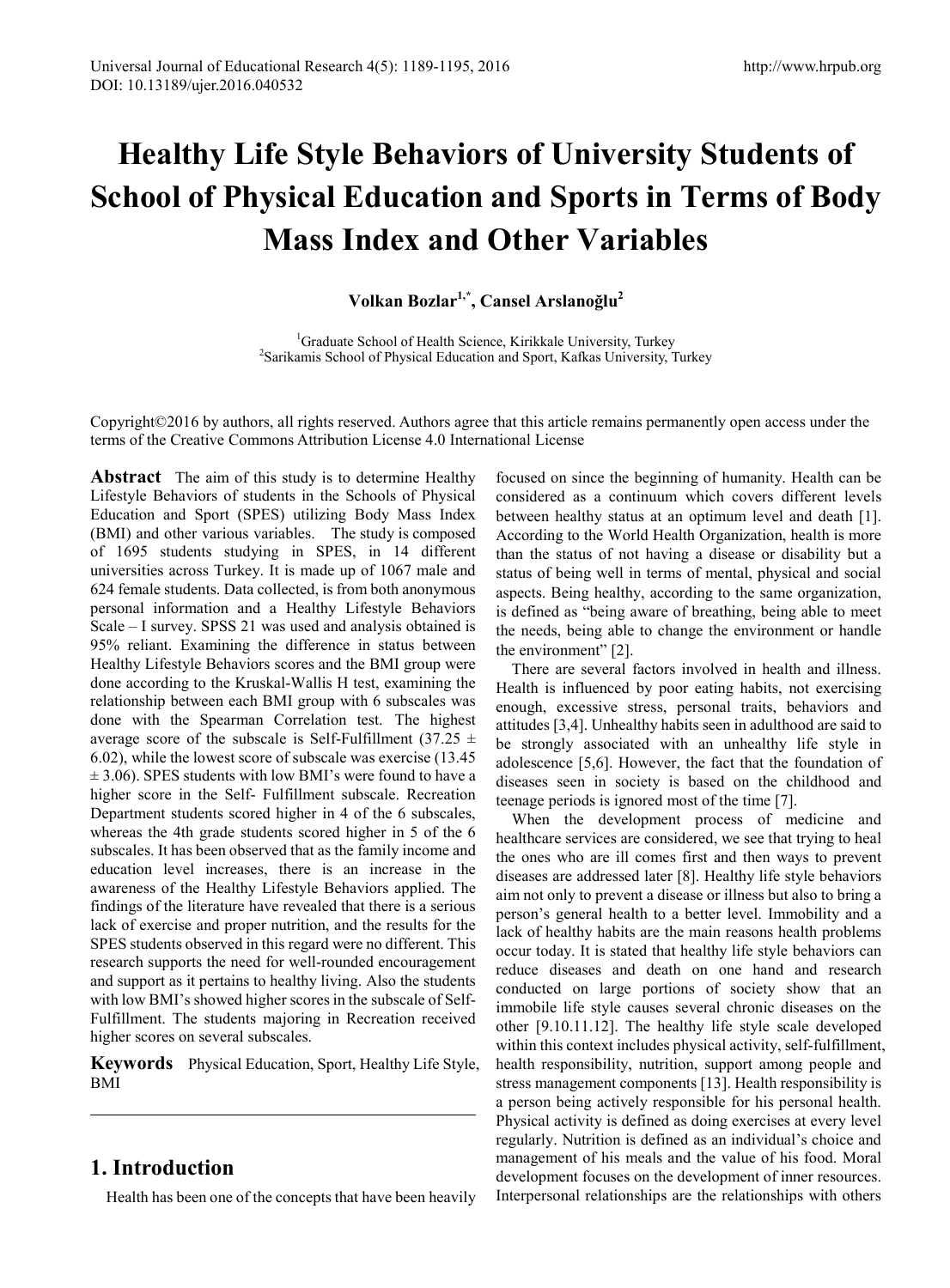and require use of communication. Stress management is to determine and activate an individual's physiological and psychological resources to reduce and control intensity [14].

Considering the fact that the foundation of many diseases and illnesses is based on childhood and teenage period and how important this issue is, this research is anticipated to raise awareness in students of School of Physical Education and Sports (SPES), improving and contributing to the development of current behaviors related to health. When research on healthy lifestyle behaviors in Turkey is examined, it is seen that very few studies are conducted generally in university students (with the exception of nursing students). This research aims to examine healthy life style behaviors of SPES students in terms of Body-Mass Index (BMI) and other health variables.

# **2. Material and Method**

This study is a descriptive study using valid survey. The sample of this study consists of SPES students (n=1870) from 14 different universities in Turkey chosen randomly. Contributions from universities to this study are listed in a descending order; Adnan Menderes University (11,2), Kafkas University (10,8), Ordu University (10,3), Erciyes University (9,9), Dumlupinar University (9,4), Karadeniz Technical University (8,0), Yuzuncu Yil University (7,1), Gazi University (7,0), Cukurova University (5,3), Karabuk University (4,7), Batman University (4,7), Mehmet Akif Ersoy University (4,0), Adiyaman University (3,8), Marmara University (3,8).

1695 surveys out of 1870 that are sent out to be answered are considered acceptable and organized in order to be used in the analysis. 1067 of the surveys taken into analysis were answered by male students while 624 were answered by female students. Some survey takers did not answer some of the questions in the personal information section but completed the scale.

## Data Gathering Tools

*Personal Information Form:* 15 questions were asked in the personal information form related to determination of students' socio-demographical characteristics and BMI.

*Healthy Life Style Behaviors Scale:* Walker et al.[14], developed the healthy lifestyle behaviors scale to test the Improving Health Model introduced by Pender in 1987 [15]. This scale measures behaviors that improve an individual's health related to healthy lifestyle. The validity and reliability of this scale was conducted by Esin M. N in Turkey [16] and this scale was used in many studies. There are a total of 48 items and 6 sub-scales in the scale. These sub question groups are related to self-fulfillment, health responsibility, exercise, nutrition, interpersonal support and stress management.

#### Data Analysis

Data gathered by surveys were entered into the SPSS 21.0

packet program and statistical analysis was carried out with a 95% reliability range. Personal information related to frequency and percentage values related to data gathered from the personal information form are presented within the scope of the study. Normality test was conducted to determine the conformity to normal distribution and the analysis showed that the scores were not in conformity with normal distribution. Therefore, kruskal wallish and Man Whitney U tests were used. The level of significance was determined according to  $p<0.05$ .

When calculating the BMI, weight (kg)/height (m) formula was used. According to BMI values, people under 18,5 were grouped as underweight, ones that are between 18,5 and 24,99 are normal weight, between 25,00 and 29,99 are overweight and over 30,0 are as obese.

# **3. Findings**

|  | <b>Table 1.</b> Socio-Demographical Information |
|--|-------------------------------------------------|
|--|-------------------------------------------------|

|                          |                                          | N    | $\frac{0}{0}$ |
|--------------------------|------------------------------------------|------|---------------|
| Age                      | $16-17$                                  | 7    | 0,4           |
|                          | 18-20                                    | 512  | 30,3          |
|                          | $21 - 22$                                | 651  | 38,5          |
|                          | $23 - 24$                                | 355  | 21,0          |
|                          | 25 and older                             | 167  | 9,9           |
| <b>BMI</b>               | Underweight                              | 134  | 7,9           |
|                          | Normal                                   | 1372 | 80,9          |
|                          | Overweight                               | 176  | 10,4          |
|                          | Obese                                    | 13   | 0,8           |
| Gender                   | Female                                   | 624  | 36,9          |
|                          | Male                                     | 1067 | 63,1          |
| Department               | Physical Education and Sports<br>Teacher |      | 34,6          |
|                          | Sports Management                        | 596  | 35,2          |
|                          | Coaching Education                       | 367  | 21,7          |
|                          | Recreation                               | 144  | 8,5           |
| Are you a                | Yes                                      | 834  | 49,2          |
| professional<br>athlete? | N <sub>0</sub>                           | 860  | 50,8          |

**Table 2.** Normality Test of Dimensions of Healthy Life Style Behavior Scale

|                             | Kolmogorov-Smirnov <sup>a</sup><br>Shapiro-Wilk |      |      |           |      |      |
|-----------------------------|-------------------------------------------------|------|------|-----------|------|------|
|                             | Statistic                                       | df   | Sig. | Statistic | df   | Sig. |
| Exercise                    | ,087                                            | 1695 | ,000 | .982      | 1695 | ,000 |
| Nutrition                   | ,067                                            | 1695 | ,000 | .989      | 1695 | ,000 |
| Health<br>Responsibility    | ,046                                            | 1695 | ,000 | .993      | 1695 | ,000 |
| Interpersonal<br>Support    | ,066                                            | 1695 | ,000 | ,960      | 1695 | ,000 |
| Self-Fulfillment            | ,040                                            | 1695 | ,000 | .994      | 1695 | ,000 |
| <b>Stress</b><br>Management | ,070                                            | 1695 | ,000 | ,966      | 1695 | ,000 |

Shapiro-Wilk Test that is done for the scales of exercise, nutrition, health responsibility, interpersonal support,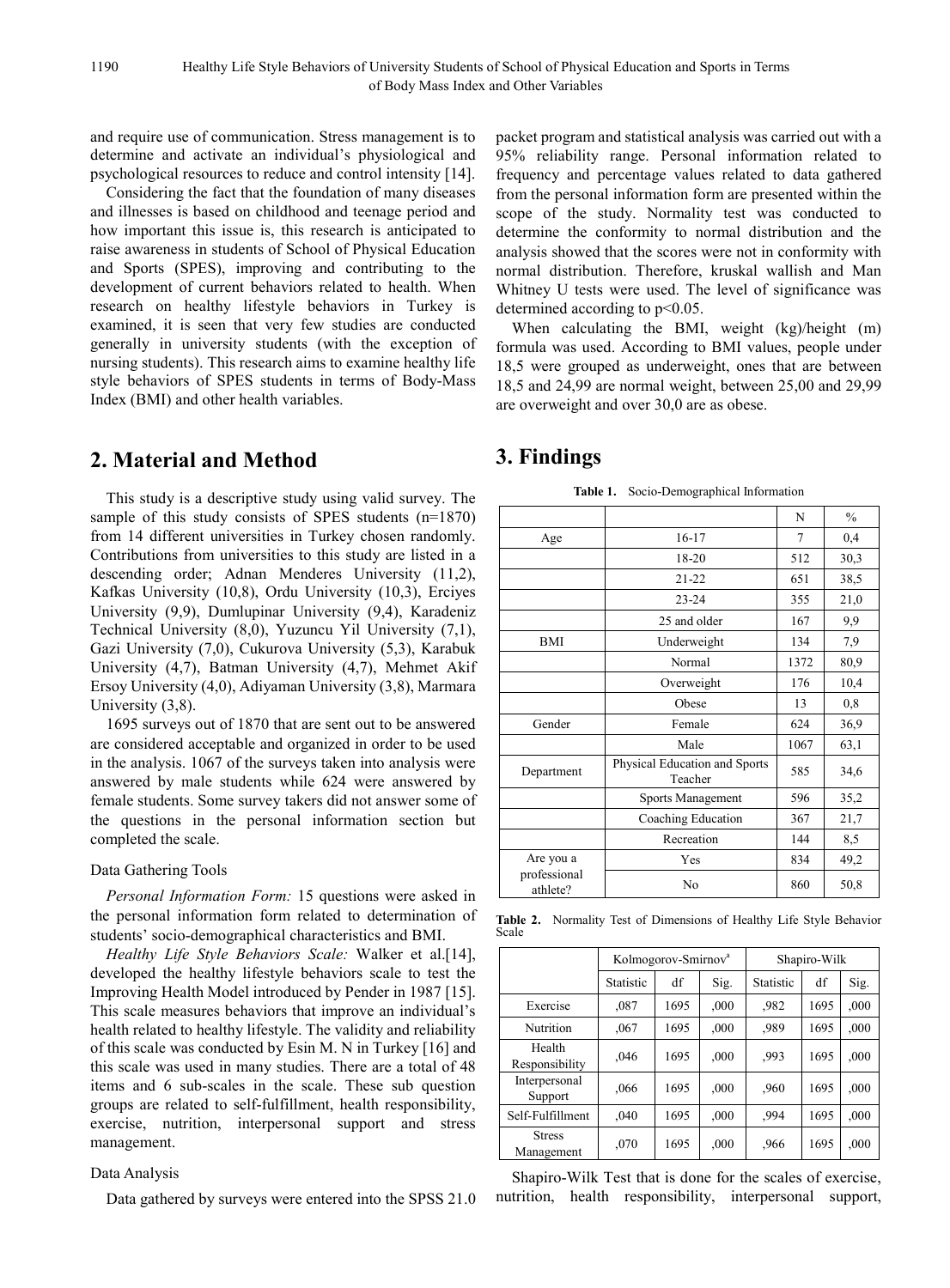self-fulfillment, stress management score average, showed that the data do not show a normal distribution. Therefore, non-parametric techniques were used in intergroup comparisons.

**Table 3.** Dimensions of Healthy Life Style Behavior Scale

|                          | N    | Minimum | Maximum | Average | SS   |
|--------------------------|------|---------|---------|---------|------|
| Exercise                 | 1695 | 5,00    | 33,00   | 13,45   | 3,06 |
| Nutrition                | 1695 | 6,00    | 24,00   | 15,51   | 3,40 |
| Health<br>Responsibility | 1695 | 10,00   | 38,00   | 23,57   | 5,56 |
| Interpersonal<br>Support | 1695 | 8,00    | 54,00   | 20,25   | 3,82 |
| Self-Fulfillment         | 1695 | 15,00   | 52,00   | 37,25   | 6,02 |
| <b>Stress Management</b> | 1695 | 8,00    | 56,00   | 18,70   | 3,67 |

The survey takers' average score of exercise is 13,45±3,06; average score of nutrition is 15,51±3,40; average score of health responsibility is 23,57±5,56; average score of interpersonal support is 20,25±3,82; average score of self-fulfillment 37,25±6,02 and average score of stress management is  $18,70\pm3,67$ .

**Table 4.** Comparison of Groups with Different Body-Mass Index

| <b>BMI</b>               |             | N    | Mean Rank | X <sub>2</sub> | P    |
|--------------------------|-------------|------|-----------|----------------|------|
|                          | Underweight | 134  | 811,70    |                |      |
| Exercise                 | Normal      | 1372 | 848,37    |                | ,758 |
|                          | Overweight  | 176  | 870,08    | 1,179          |      |
|                          | Obese       | 13   | 884,31    |                |      |
|                          | Underweight | 134  | 848,12    |                |      |
| Nutrition                | Normal      | 1372 | 836,77    | 6,671          | ,083 |
|                          | Overweight  | 176  | 937,33    |                |      |
|                          | Obese       | 13   | 822,77    |                |      |
|                          | Underweight | 134  | 929,07    |                |      |
| Health<br>Responsibility | Normal      | 1372 | 836,42    | 6,242          | ,100 |
|                          | Overweight  | 176  | 863,86    |                |      |
|                          | Obese<br>13 |      | 1019,46   |                |      |
|                          | Underweight | 134  | 880,54    |                | ,539 |
| Interpersonal            | Normal      | 1372 | 839,59    | 2,163          |      |
| Support                  | Overweight  | 176  | 887,00    |                |      |
|                          | Obese       | 13   | 872,58    |                |      |
|                          | Underweight | 134  | 941,87    |                |      |
| Self-Fufilment           | Normal      | 1372 | 831,10    | 9,630          | ,022 |
|                          | Overweight  | 176  | 911,35    |                |      |
|                          | Obese       | 13   | 806,81    |                |      |
|                          | Underweight | 134  | 906,98    |                |      |
|                          | Normal      | 1372 | 835,25    | 5,171          | ,160 |
| <b>Stress Management</b> | Overweight  | 176  | 894,15    |                |      |
|                          | Obese       | 13   | 960,81    |                |      |

|                             | Age       | n   | Mean Rank | X <sub>2</sub> | P    |
|-----------------------------|-----------|-----|-----------|----------------|------|
|                             | $16 - 17$ | 7   | 1196,86   |                |      |
|                             | $18 - 20$ | 512 | 881,82    |                |      |
| Exercise                    | $21 - 22$ | 651 | 812,04    | 10,121         | ,038 |
|                             | $23 - 24$ | 355 | 839,97    |                |      |
|                             | $25 \geq$ | 167 | 871,73    |                |      |
|                             | 16-17     | 7   | 720,29    |                |      |
|                             | 18-20     | 512 | 808,60    |                |      |
| Nutrition                   | $21 - 22$ | 651 | 828,16    | 14,446         | ,006 |
|                             | $23 - 24$ | 355 | 890,07    |                |      |
|                             | $25 \geq$ | 167 | 946,87    |                |      |
|                             | 16-17     | 7   | 751,71    |                |      |
|                             | 18-20     | 512 | 795,57    |                | ,012 |
| Health<br>Responsibility    | $21 - 22$ | 651 | 842,77    | 12,862         |      |
|                             | $23 - 24$ | 355 | 897,09    |                |      |
|                             | $25 \geq$ | 167 | 913,63    |                |      |
|                             | $16 - 17$ | 7   | 862,93    |                |      |
|                             | 18-20     | 512 | 847,70    |                | ,116 |
| Interpersonal<br>Support    | $21 - 22$ | 651 | 819,08    | 7,400          |      |
|                             | $23 - 24$ | 355 | 854,16    |                |      |
|                             | $25 \geq$ | 167 | 932,72    |                |      |
|                             | $16 - 17$ | 7   | 998,21    |                |      |
|                             | 18-20     | 512 | 842,66    |                |      |
| Self-Fulfillment            | $21 - 22$ | 651 | 824,15    | 8,929          | ,063 |
|                             | $23 - 24$ | 355 | 843,56    |                |      |
|                             | $25 \geq$ | 167 | 945,27    |                |      |
|                             | 16-17     | 7   | 724,93    |                |      |
|                             | 18-20     | 512 | 823,11    |                |      |
| <b>Stress</b><br>Management | $21 - 22$ | 651 | 825,75    | 9,350          | ,053 |
|                             | $23 - 24$ | 355 | 882,81    |                |      |
|                             | $25 \geq$ | 167 | 927,04    |                |      |

### p<0,05

According to Kruskal Wallis test performed for different age groups, statistically significant difference was found in the exercise, nutrition and health responsibility scale  $(p<0.05)$ .

**Table 6.** Comparison of Scale Scores in Terms of Gender Variable

|  | Gender                   |        | n    | Mean Rank | U          | P    |
|--|--------------------------|--------|------|-----------|------------|------|
|  |                          | female | 624  | 779,34    |            |      |
|  | Exercise                 | male   | 1067 | 884,98    | 291311,000 | ,000 |
|  |                          | female | 624  | 806,93    |            |      |
|  | Nutrition                | male   | 1067 | 868,85    | 308526,500 | .012 |
|  | Health<br>Responsibility | female | 624  | 859,71    | 324350,500 | ,377 |
|  |                          | male   | 1067 | 837,98    |            |      |
|  | Interpersonal            | female | 624  | 794,12    | 300528,500 | ,001 |
|  | Support                  | male   | 1067 | 876,34    |            |      |
|  |                          | female | 624  | 849,47    |            |      |
|  | Self-Fulfillment         | male   | 1067 | 843,97    | 330738,500 | .823 |
|  | <b>Stress</b>            | female | 624  | 825,10    |            |      |
|  | Management               | male   | 1067 | 858,22    | 319860,000 | ,177 |

**Table 5.** Comparison of Scale Scores in Terms of Age Variable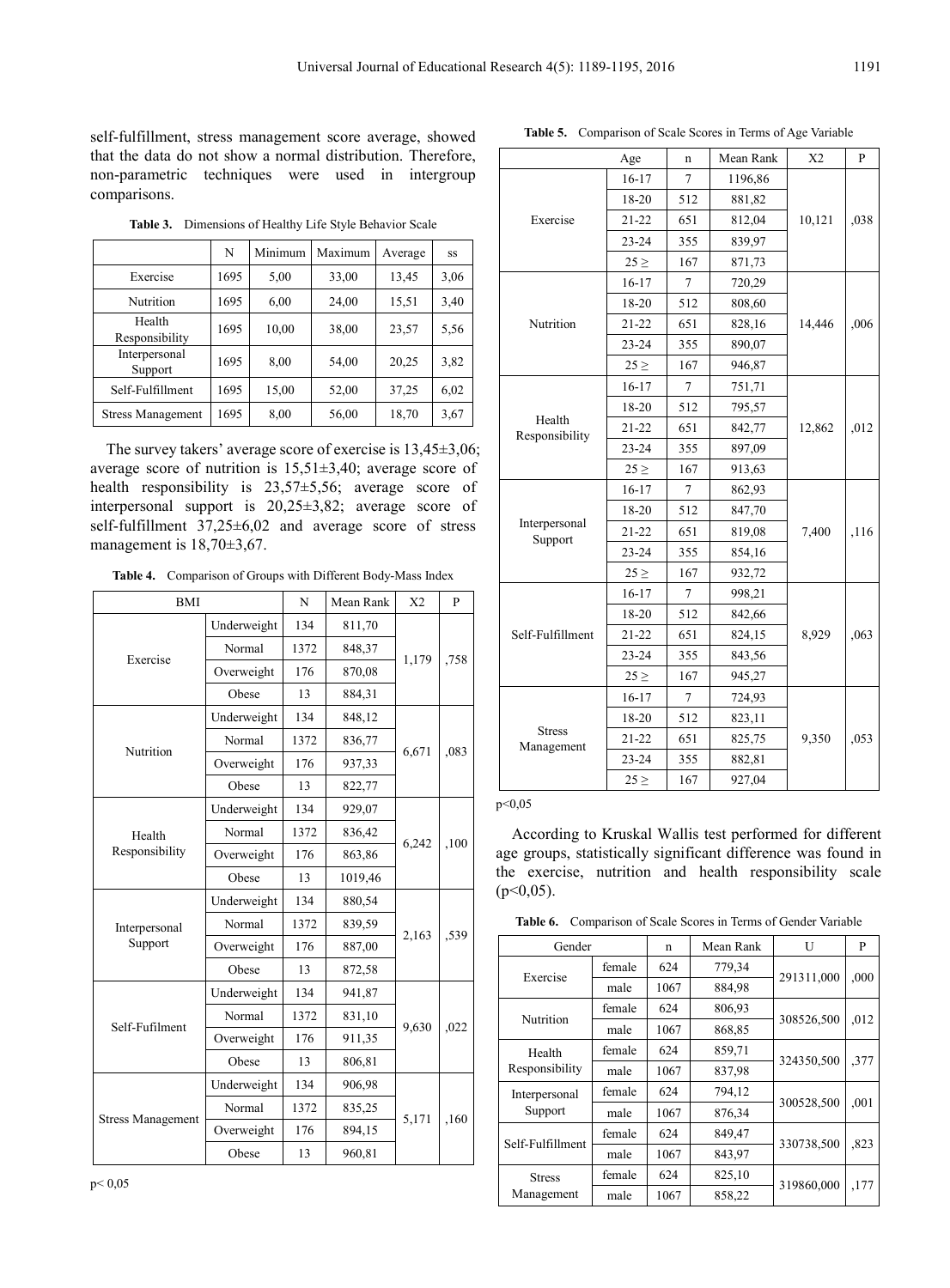According to the comparison in terms of gender with Mann Whitney test, statistically significant difference was found in exercise, nutrition and interpersonal support scale  $(p<0.05)$ .

**Table 7.** Comparison of Scale Scores in Terms of Department Variable

|                  | Department                                | n   | Mean<br>Rank | X2    | P    |
|------------------|-------------------------------------------|-----|--------------|-------|------|
|                  | Physical Education<br>and Sports Teaching | 585 | 837,31       |       |      |
| Exercise         | Sports Management                         | 596 | 826,32       | 4,729 | ,193 |
|                  | Coaching Education                        | 367 | 893,93       |       |      |
|                  | Recreation                                | 144 | 846,49       |       |      |
|                  | Physical Education<br>and Sports Teaching | 585 | 831,35       |       |      |
| Nutrition        | Sports Management                         | 596 | 836,21       | 8,236 | ,041 |
|                  | Coaching Education                        | 367 | 844,08       |       |      |
|                  | Recreation                                | 144 | 956,79       |       |      |
|                  | Physical Education<br>and Sports Teaching | 585 | 880,81       |       |      |
| Health           | Sports Management                         | 596 | 815,74       | 8,990 | ,029 |
| Responsibility   | Coaching Education<br>367                 |     | 817,09       |       |      |
|                  | Recreation                                | 144 | 909,40       |       |      |
|                  | Physical Education<br>and Sports Teaching | 585 | 824,92       |       |      |
| Interpersonal    | Sports Management                         | 596 | 848,51       | 9,717 | ,021 |
| Support          | Coaching Education                        | 367 | 831,95       |       |      |
|                  | Recreation                                | 144 | 962,92       |       |      |
|                  | Physical Education<br>and Sports Teaching | 585 | 819,62       |       |      |
| Self-Fulfillment | Sports Management                         | 596 | 857,72       | 6,661 | ,084 |
|                  | Coaching Education                        | 367 | 837,49       |       |      |
|                  | Recreation                                | 144 | 932,24       |       |      |
|                  | Physical Education<br>and Sports Teaching | 585 | 852,74       |       |      |
| <b>Stress</b>    | Sports Management                         | 596 | 831,71       | 9,760 | ,021 |
| Management       | Coaching Education                        | 367 | 816,39       |       |      |
|                  | Recreation                                |     | 959,12       |       |      |

Statistically significant difference was found in sub-scales of nutrition, health responsibility, interpersonal support and stress management  $(p<0.05)$ .

**Table 8.** Comparison of Groups of Professional and Amateur Athletes

| Are you a professional<br>athlete? |                | n   | Mean<br>Rank | U         | P    |
|------------------------------------|----------------|-----|--------------|-----------|------|
|                                    | Yes            | 834 | 978.34       |           |      |
| Exercise                           | N <sub>0</sub> | 860 | 720,62       | 249500,00 | ,000 |
| Nutrition                          | Yes            | 834 | 894,11       | 319751,00 |      |
|                                    | N <sub>0</sub> | 860 | 802,30       |           | ,000 |
| Health                             | Yes            | 834 | 894,36       |           | ,000 |
| Responsibility                     | N <sub>0</sub> | 860 | 802,05       | 319537,00 |      |
| Interpersonal                      | Yes            | 834 | 870,90       | 339101,00 |      |
| Support                            | N <sub>0</sub> | 860 | 824,80       |           | .052 |
|                                    | Yes            | 834 | 894,92       | 319074,00 | ,000 |
| Self-Fulfillment                   | No             | 860 | 801,52       |           |      |
|                                    | Yes            | 834 | 881,06       |           |      |
| <b>Stres Management</b>            | N <sub>0</sub> | 860 | 814,96       | 330635,00 | .005 |
| $-0.05$                            |                |     |              |           |      |

 $p<0,05$ 

According to the Mann Whitney U test performed in

groups of professional and amateur athletes, significant difference was found in between the groups in terms of exercise, nutrition, health responsibility, self-fulfillment and stress management sub-dimensions ( $p<0.05$ ). The scores of people who are professionals, are higher than the other group in all sub-dimensions. There is no statistically significant difference in the interpersonal support scale  $(p>0.05)$ .

# **4. Discussion**

This section presents the comparison and comments of our findings contributing to the related literature findings.

## In terms of average Healthy Life Style Behavior Scale subscale scores

When the situation is evaluated, it is seen that the highest score average among the answers provided by students is self-fulfillment  $(37,25\pm6,02)$ . This is followed by health responsibility (23,57±5,56), interpersonal support  $(20,25\pm3,82)$ , stress management  $(18,70\pm3,67)$ , nutrition  $(15,51\pm3,40)$  and exercise  $(13,45\pm3,06)$  consecutively (Table 3).

Similarly to our study, in most studies it is seen that self-fulfillment sub-scale takes the first place and exercise takes the last [17,18,19,20,21,22].

In a study performed in Malatya, the healthy lifestyle behavior scale score averages of physical education teachers are found higher than the results of studies performed in different countries and regions using healthy lifestyle behavior scale [23]. Nevertheless, when studies in this field are considered generally, the fact that the lowest scores are in nutrition and physical activity sub-scales and having the same result in our study was unexpected from SPES students. In a study conducted in medical students by Nacar et al. in 2014, a similar paradox was identified [24]. Although it was assumed that first year medical students do not have much information on healthy living, they scored higher in several sub-scales while senior year medical students who are to be doctors soon scored lower.

In a study conducted among university students in Mexico, the order was as follows: self-fulfillment, interpersonal relationships, nutrition, stress management, health responsibility and physical activity [25]. In a study conducted in nursing students in the United States of America, the highest scores were in interpersonal relations and self-fulfillment sub-dimensions while the lowest score was in health responsibility [26]. The reason that self-fulfillment sub-scale gets the first place is thought to be influenced by societal and personal beliefs while the reason for the exercise sub-scale taking the last place is thought to be a lack of full understanding of sports culture in society, the costs of gyms, living conditions in the society in general and lack of time as a result of this, not having alternative sport fields at the desired level.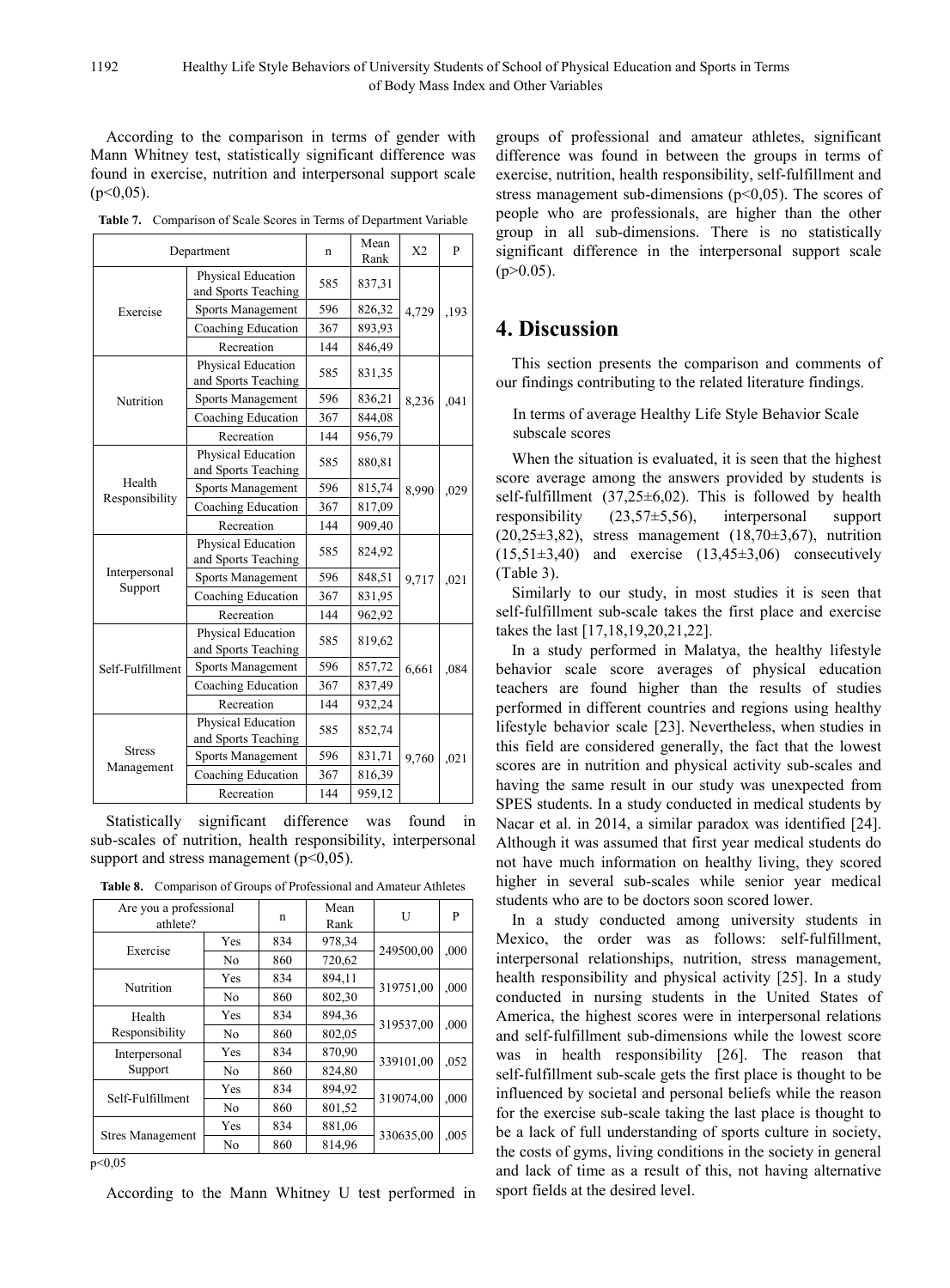## When the results are considered in terms of BMI

No statistically significant difference was found in terms of exercise, nutrition, health responsibility, interpersonal support and stress management scales while those with underweight BMIs have the highest mean rank in self-fulfillment scale (Table 4).

When we compared our findings with the literature, we found that underweight and normal BMI groups have generally healthier profiles. A study by Firinci showed that according to BMI, "underweight" students are more emotional in "interpersonal relationships" compared to other students [27]. Additionally, there are studies where no significant difference was determined with different BMI groups and healthy lifestyle behavior total and sub-scale score averages [28]. Also, a study conducted with American adults showed that stressful life, changes related to work and death of a family member or a friend increases BMIs of women especially [29].

These data show the importance of having BMI measures in the "normal" rating and the link to positive health behaviors. In our comprehensive study and with broad participation across several schools and departments, the interesting point was to find a statistically significant difference only in self-fulfillment scale out of six sub-scales as it pertains to BMI.

## In terms of Different Age Groups

Interpersonal support, self-fulfillment, stress management were not statistically significantly different while average mean rank of exercise scale of students at the age of 16 and 17 and the sub-scales of nutrition and health responsibility of students that are 25 and older have the highest average mean rank (Table 5).

Literature search showed parallelism with our findings. For instance, a study showed that the scores of sub-scales of health responsibility and nutrition are higher in older ages [30] while another study performed with university students from different majors showed that scores of nutrition and health responsibility sub-scales are higher among older students compared to young students [31]. In another study performed with Firat University Health College this difference was prominent in health responsibility and interpersonal support scores in older ages [32]. A study done in Nursing College in Istanbul, the average scores of students in 22-25 age groups in self-fulfillment, health responsibility and interpersonal support were found to be higher compared to 17-21 age group [33]. Aside from these, there is a study showing that especially health responsibility increases as the age increases [19]. In a study conducted in Mexico, it was found that students in the age group 17-24 have higher score average in physical activity, stress management and interpersonal support sub-scales parallel to our findings compared to students at the age of 25 and older [25]. In another study done in America, it was found that student at an older age have higher scores in scale total score and health responsibility sub-scale [26]. Different from our

findings, there is a study where there is no statistically significant difference in healthy lifestyle behavior scale total [30].

When we evaluate the results, it is seen that individuals who are younger put more importance on physical activity and exercise while individuals who are 25 and older are more responsible with health and their nutrition. In similar studies, it is understood that health responsibility awareness become predominant as the age increases, similar to our findings, and some differences can show changes according to the country, region or areas where the research takes place.

## In terms of Gender Variable

Statistically no significant difference was found in between female and male student groups in terms of health responsibility, self-fulfillment and stress management sub-scales while mean rank scores of males in nutrition and interpersonal support sub-scales are higher than female scores (Table 6).

Our results show parallelism with some research results. In a study conducted in high school students in Adana, the scores of males in nutrition and exercise sub-scales were found higher than females [34]. In a study conducted with nursing college students, males received higher scores in exercise sub-scale [33]. In studies performed with university students in Hong Kong and Mexico and studies performed in America with 11-15 year old teens, it was found that males place more importance on exercise than females [25,35,36]. In a study performed with academic personnel in university, the average scores of male academicians in exercise sub-scale were found higher than female academicians [37].

Different than our findings, in a study conducted with 208 physical education teachers, female teachers were found to have higher score average than male teachers in nutrition while no significant difference was found between groups in terms of exercise and interpersonal support sub-scales [23]. Studies performed in African Americans [38] and students in Uludag University Health College [39] showed that female students have higher scores in nutrition and interpersonal support sub-scales and statistically significant difference in between the groups. In a university in Japan, female students showed better results than males in interpersonal support and nutrition sub-scales while males were more prominently represented than females in exercise sub-scale [40].

## In terms of Department Variable

When the subject of study is evaluated, students in recreation departments have higher mean rank average in terms of nutrition, health responsibility, interpersonal support and stress management compared to students in other departments (Table 7).

There is research in literature that compares different departments. For instance, in a study done in students from nursing, medical school, computer engineering and statistics departments, a relationship was found between departments and only health responsibility sub-scale. In another study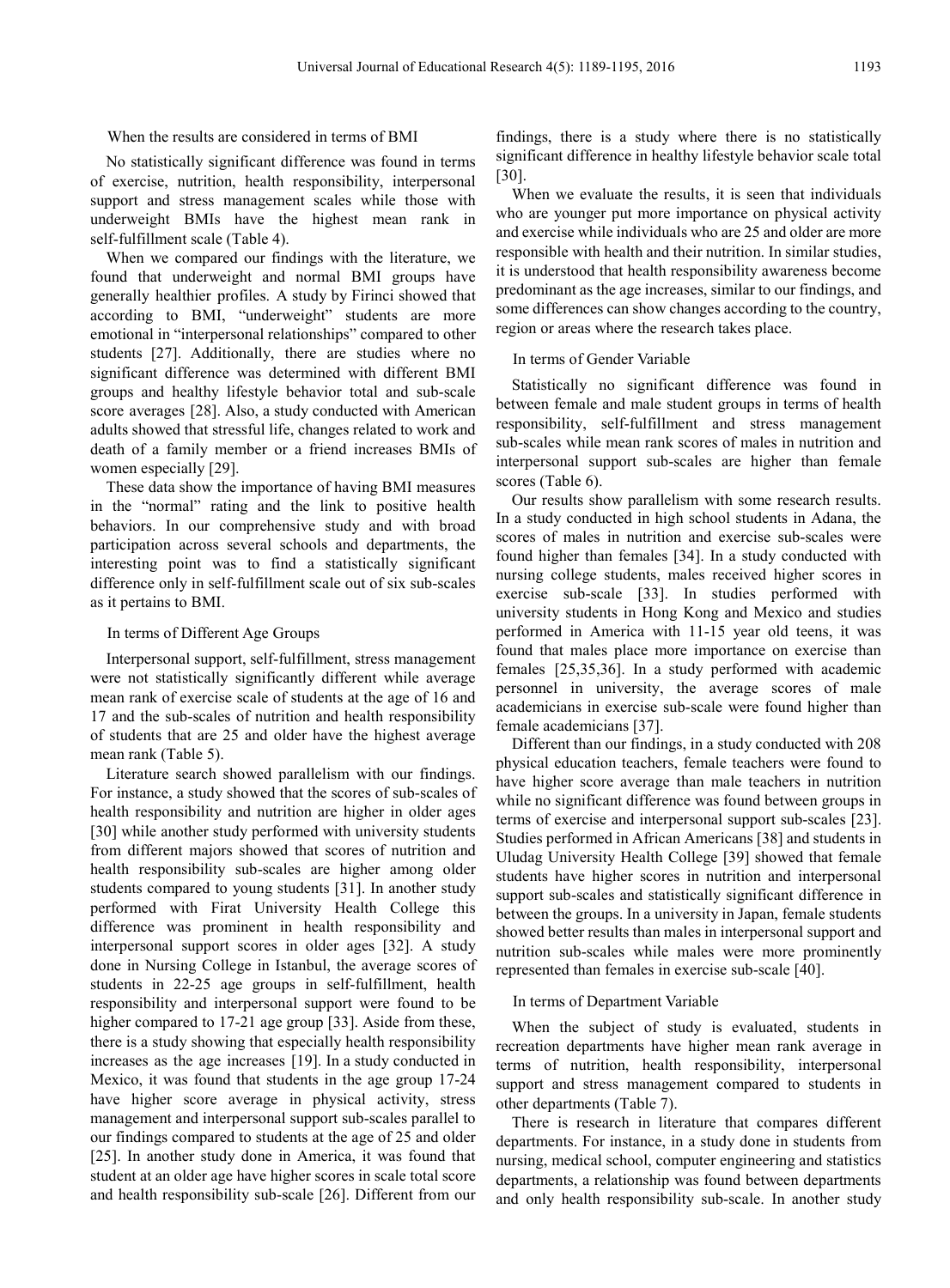performed in students of medicine, dentistry, nursing and midwifery, score average of medical students in all sub-scales except physical activity, and in scale total was found significantly lower compared to other departments. Also, another study performed in first year and senior year students from different medical schools in Turkey showed that first year students score significantly higher in several sub-scales while senior year students have lower scores [24]. Another study showed that students in life sciences have higher score average in health responsibility sub-scale compared to students in social sciences while students in healthcare have higher score averages compared to students in social sciences and vocational schools [31].

When our findings are considered, mean rank scores of recreation students in four sub-scales (Nutrition, Health Responsibility, Interpersonal Support and Stress Management) are found to be higher than other departments. This finding is important in terms of being a reference for further studies and the impact of school programs on student health.

In terms of Groups of Professional and Amateur Athletes

When professional athletes are compared with amateur athletes, their mean rank scores are found to be higher in terms of exercise, nutrition, health responsibility, self-fulfillment and stress management sub-scales (Table 8). Additionally, in a study conducted by Bercin (2010), students who are engaged in social activities were found to have higher scores in total score in healthy lifestyle behavior and in all sub-scales except nutrition compared to students who are not engaged in social activities [41]. Another study showed higher scores for students who engage in sports activities than who do not, in terms of all sub-scales except nutrition, and in total score averages in healthy lifestyle behavior. In a study done in middle school students in Isparta [42], students who engage in sports activities regularly are better than students who do not, in terms of personal traits such as being outgoing and open. Also, these students were found to be prominently represented in terms of academic success. It is clear that individuals who engage in sports activities regularly and who are professional athletes get higher scores in almost all healthy lifestyle behavior sub-scales or they have more positive attitudes and habits related to health. Results of some studies have shown this athlete population does not make healthy eating part of their healthy lifestyle [43].

# **5. Conclusions**

This study examined healthy life style behaviors of students of SPES evaluating BMI and other health variables, it was found that the highest score average was achieved in Self-Fulfillment sub-scale (37,25±6,02) while the lowest score average was in exercise (13,45±3,06). SPES students whose BMIs are underweight were found to have higher scores in Self-Fulfillment sub-scale. So there is a

negative correlation between BMI and Self-Fulfillment. Students in recreation were found to get higher scores in 4 sub-scales out of 6 while fourth year students have higher scores in 5 sub-scales out of 6. We can say that, when the grade level of students increase, they show more healthy life style behaviours.

# **Acknowledgements**

It has been accepted as a master thesis in Kafkas University Institute of Natural and Applied Science.

# **REFERENCESS**

- [1] Phalank, C., 1991, Determinant of Health Promotive Behavior; a Preview of Current Research, Nursing Clinic North America, 26(4), 815-832.
- [2] World Health Organization (WHO) Health Promotion (1986).: A Discussion Document on The Concept and Principles Public Health Rev., 14, 245-254.
- [3] Ebersole, P., Hess, P., Theris A. Touhy , Kathleen F Jett 1990, Toward Healthy Aging, Human Needs and Nursing Response, ISBN-13: 978-0323073165, Third ed., The C.V. Mosby Company.
- [4] Lewis S. M., Collier I.C., 1987, Medical Surgical Nursing Assesment and Management of Clinical Problems Sec. ed. Mc Graw-Hill Book Company, USA.
- [5] Krueger, P.M. and Chang, V.W., 2008, Being Poor and Coping with Stress: Health Behaviors and the Risk of Death, American Journal of Public Health, 98(5), 889–896.
- [6] Lowry, R. Galuska DA, Fulton JE, Wechsler H, Kann L, Collins JL. 2000, Physical Activity, Food Choice and Weight Management Goals and Practices Among U.S. College Students. American Journal of Preventive Medicine, 18(1),18-27.
- [7] Rodriguez, VG. Libersa C. Maria IM. Laurent B. Catalina I. Luis AMA. Jean D. Frédéric G. 2007, Healthy Lifestyle by Nutrition in Adolesce (HELENA). A New EU Funded Project .Therapie, 62(3), 259-270.
- [8] Hardrick, G. and Lindsey, E., 1996, Health Promotion Nursing Practice: The Demise of Nursing Process, Journal of Adv. Nursing, 23, 106-112.
- [9] Edelman, C., Mandle, C.L., 1986, Health Promotion Throughout the Lifespan, The C.V.Mosby Company, St Luis, Toronto, Princeton.
- [10] Pender, N.J., 1987, Health Promotion in Nursing Practice (Second ed.), Norwalk CT, California
- [11] Redland, A.R. and Stuifbergen, A.K., 1993, Stategies For Maintenance of Health Promoting Behaviours The Nursing Clinics of North America, 28(2), 427-442.
- [12] Costanzo, C. Walker SN, Yates BC, McCabe B, Berg K. 2006, Physical Activity Counselling for Older Women West Journal Nursing Res., 28(7), 786-801.